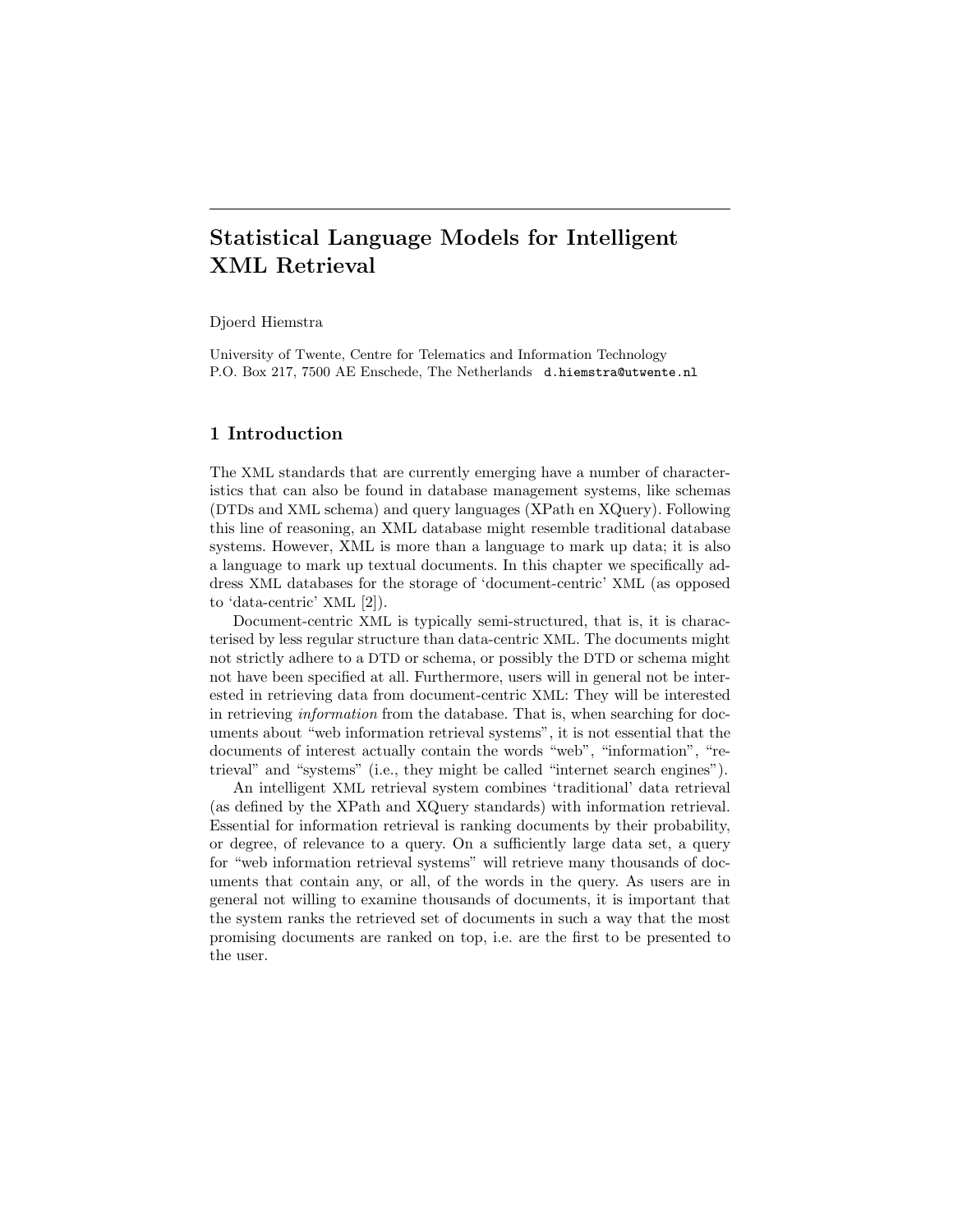Unlike the database and XML communities, which have developed some well-accepted standards, the information retrieval community does not have any comparable standard query language or retrieval model. If we look at some practical systems however, e.g. internet search engines like Google and AltaVista, or online search services as provided by e.g. Dialog and LexisNexis, it turns out that there is much overlap in the kind of functionality they provide.

```
1. IT magazines
2. +IT magazine* -MSDOS
3. "IT magazines"
4. IT NEAR magazines
5. (IT OR computer) (books OR magazines OR journals)
6. XML[0.9] IR[0.1] title:INEX site:utwente.nl
```
Fig. 1. Examples of complex information retrieval queries

Figure 1 gives some example queries from these systems. The first query is a simple "query by example": retrieve a ranked list of documents about IT magazines. The second query shows the use of a mandatory term operator  $'$ +', stating that the retrieved document must contain the word IT,<sup>1</sup> a wild card operator '\*' stating that the document might match "magazine", but also "magazines" or "magazined" and the '-' operator stating that we do not prefer IT magazines about MSDOS. The third and fourth query searches for documents in which "IT" and "magazines" occur respectively adjacent or near to each other. The fifth query shows the use of the 'OR' operator, stating that the system might retrieve documents about "IT magazines", "computer magazines", "IT journals", "IT books", etc. The sixth and last query shows the use of structural information, very much like the kind of functionality that is provided by XPath; so "title:INEX" means that the title of the document should contain the word "INEX". The last query also shows additional term weighting, stating that the user finds "XML" much more important than "IR".

An intelligent XML retrieval system should support XPath and all of the examples above. For a more comprehensive overview of information retrieval requirements, we refer to Chapter ?? [3].

This chapter shows that statistical language models provide some interesting alternative ways of thinking about intelligent XML search. The rest of the chapter is organised as follows: Section 2 introduces the language modelling approach to information retrieval, and shows how language modelling

Note that most retrieval systems do not distinguish upper case from lower case, and confuse the acronym "IT" with the very common word "it".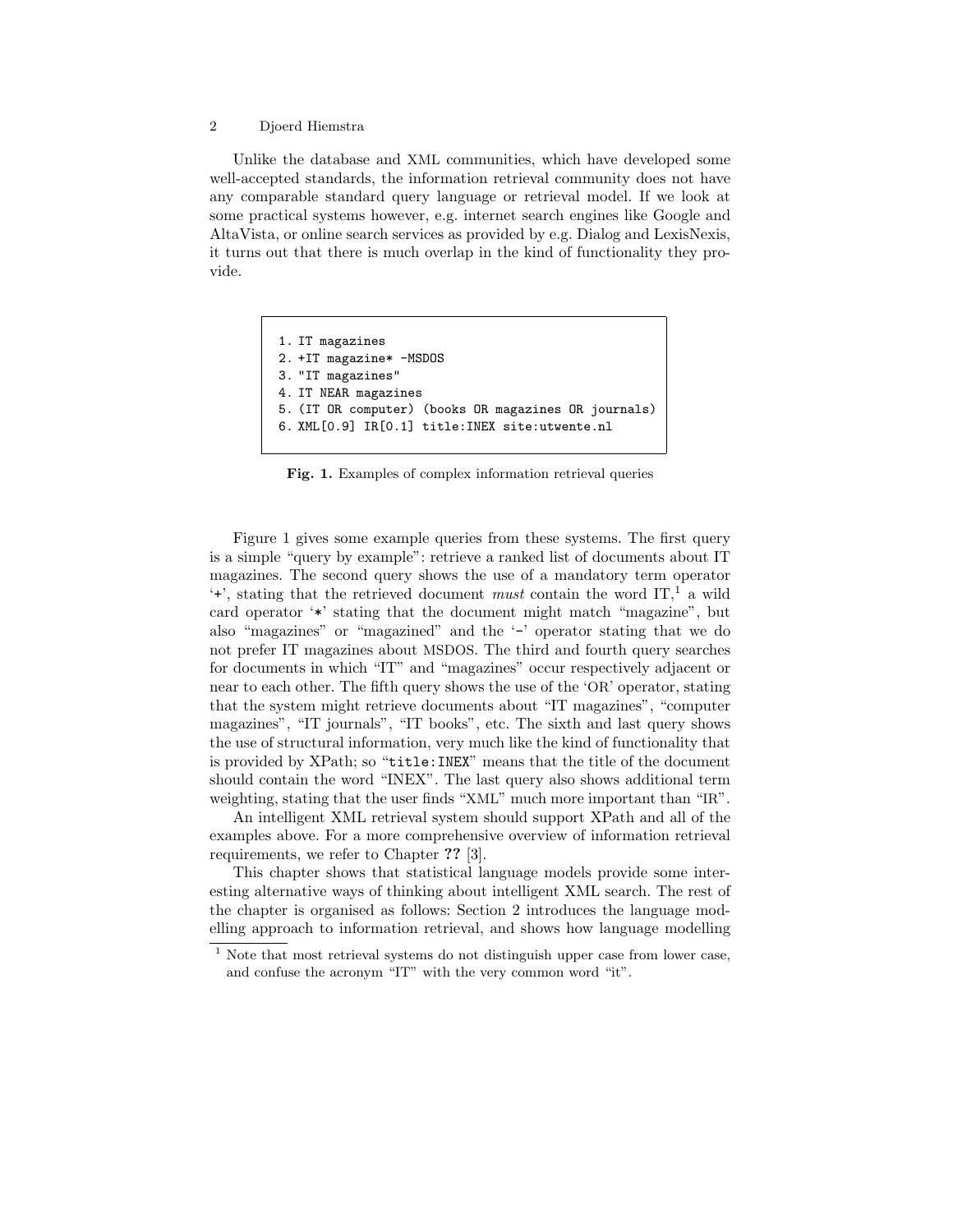concepts like priors, mixtures and translation models, can be used to model intelligent retrieval from semi-structured data. Section 3 reports the experimental results of a preliminary prototype system based on language models. Finally, Section 4 concludes this paper.

# 2 Language modelling concepts

In this section, we introduce the language modelling approach to information retrieval. First we describe the language modelling approach that resembles traditional vector space information retrieval models that use so-called tf.idf weighting. In the sections that follow, we introduce a number of more advanced language modelling constructs like priors, mixtures and translation models, and show how these can be used to model intelligent retrieval from semistructured data.

### 2.1 The basic model

The idea behind the language modelling approach to information retrieval [4, 5] is to assign to each XML element X the probability  $P(X|q_1, \dots, q_n)$ , i.e., the probability that the element X is relevant, given the query  $Q = q_1, \dots, q_n$ . The system uses the probabilities to rank the elements by the descending order of the probabilities. Using Bayes' rule we can rewrite this as follows.

$$
P(X|q_1, q_2, \cdots, q_n) = \frac{P(q_1, q_2, \cdots, q_n | X) P(X)}{P(q_1, q_2, \cdots, q_n)} \tag{1}
$$

Note that the denominator on the right hand side does not depend on the XML element X. It might therefore be ignored when a ranking is needed. The prior  $P(X)$  however, should only be ignored if we assume a uniform prior, that is, if we assume that all elements are equally likely to be relevant in absence of a query. Some non-content information, e.g. the number of accesses by other users to an XML element, or e.g. the length of an XML element, might be used to determine  $P(X)$ .

Let's turn our attention to  $P(q_1, q_2, \dots, q_n | X)$ . The use of probability theory might here be justified by modelling the process of generating a query Q given an XML element as a random process. If we assume that the current page in this book is an XML element in the data, we might imagine picking a word at random from the page by pointing at the page with closed eyes. Such a process would define a probability  $P(q|X)$  for each term q, which would be defined by the number of times a word occurs on this page, divided by the total number of words on the page. Similar generative probabilistic models have been used successfully in speech recognition systems [6], for which they are called "language models".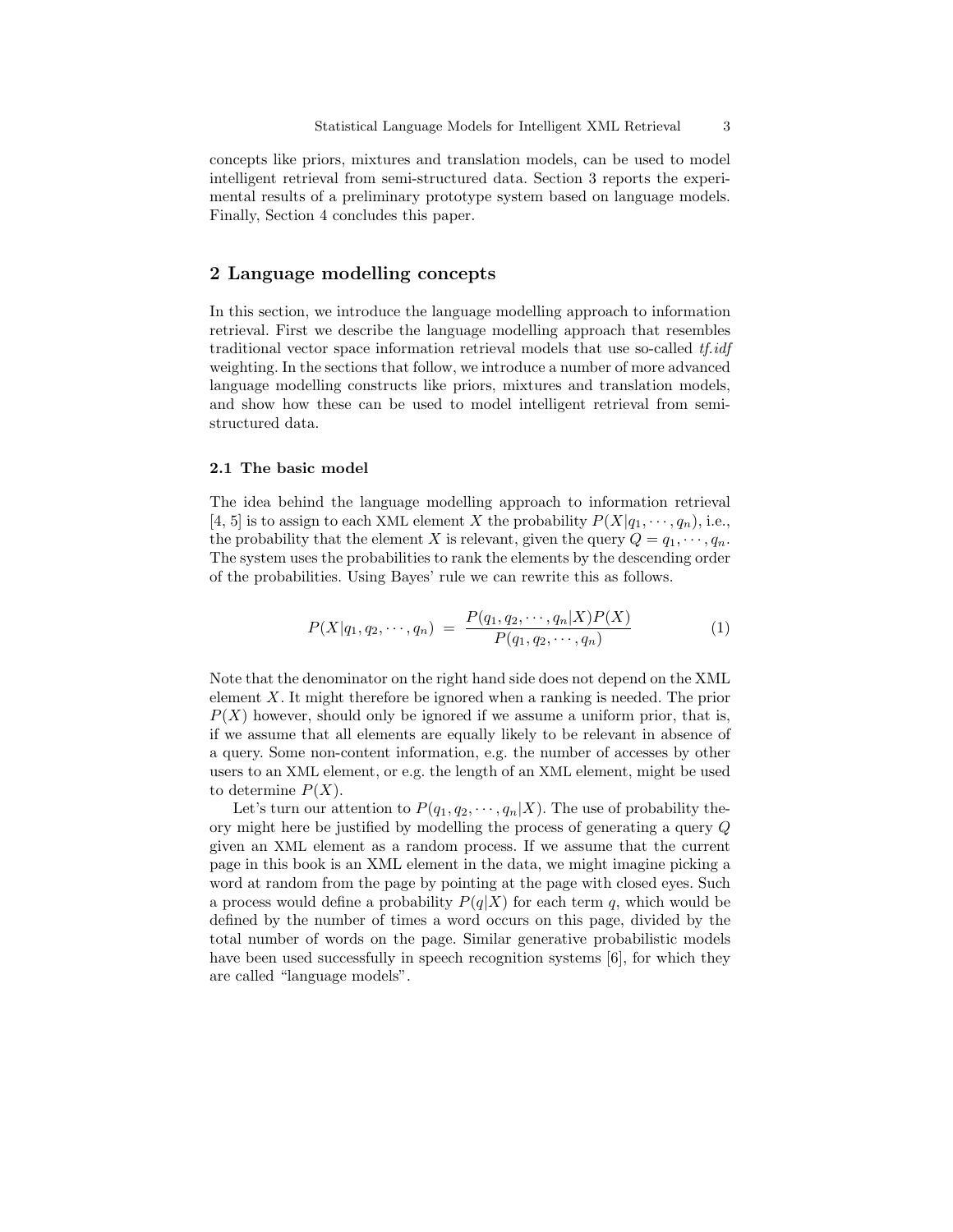The mechanism above suggests that terms that do not occur in an XML element are assigned zero probability. However the fact that a term is never observed does not mean that this term is never entered in a query for which the XML element is relevant. This problem – i.e., events which are not observed in the data might still be reasonable in a new setting – is called the sparse data problem in the world of language models [7]. In general, zero probabilities should be avoided. A standard solution to the sparse data problem is to interpolate the model  $P(q|X)$  with a background model  $P(q)$  which assigns a non-zero probability to each query term. If we additionally assume that query terms are independent given  $X$ , then:

$$
P(q_1, q_2, \cdots, q_n | X) = \prod_{i=1}^n ((1 - \lambda)P(q_i) + \lambda P(q_i | X))
$$
 (2)

Equation 2 defines our basic language model if we assume that each term is generated independently from previous terms given relevant XML element. Here,  $\lambda$  is an unknown mixture parameter, which might be set using e.g. relevance feedback of the user. The probability  $P(q_i)$  is the probability of the word  $q_i$  in 'general query English'. Ideally, we would like to train  $P(q_i)$  on a large corpus of queries. In practice however, we will use the document collection to define these probabilities as the number of times the word occurs in the database, divided by the size of the database, measured in the total number of word occurrences. It can be shown by some simple rewriting that Equation 2 can be implemented as a vector space weighting algorithm, where  $\lambda P(q_i|X)$ resides on the 'tf-position' and  $1 / (1 - \lambda)P(q_i)$  resides on the 'idf-position'. The following 'vector-space-like' formula assigns zero weight to words not occurring in a XML element, but ranks the elements in exactly the same order as the probability measure of Equation 2 [4]:

$$
P(q_1, q_2, \cdots, q_n | X) \propto \sum_{i=1}^n \log \left( 1 + \frac{\lambda P(q_i | X)}{(1 - \lambda) P(q_i)} \right) \tag{3}
$$

Why would we prefer the use of language models over the use of e.g. a vector space model with some  $tf.idf$  weighting algorithm as e.g. described by [8]? The reason is the following: our generative query language model gives a nice intuitive explanation of tf.idf weighting algorithms by means of calculating the probability of picking at random, one at a time, the query terms from an XML element. We might extend this by any other generating process to model complex information retrieval queries in a theoretically sound way that is not provided by a vector space approach.

For instance, we might might calculate the probability of complex processes like the following: What is the probability of sampling eiter "Smith" or "Jones" from the author element, and sampling "software" and "engineering" from either the body element or from the title element? Probability theory will provide us with a sound way of coming up with these probabilities, whereas a vector space approach provides us with little clues on how to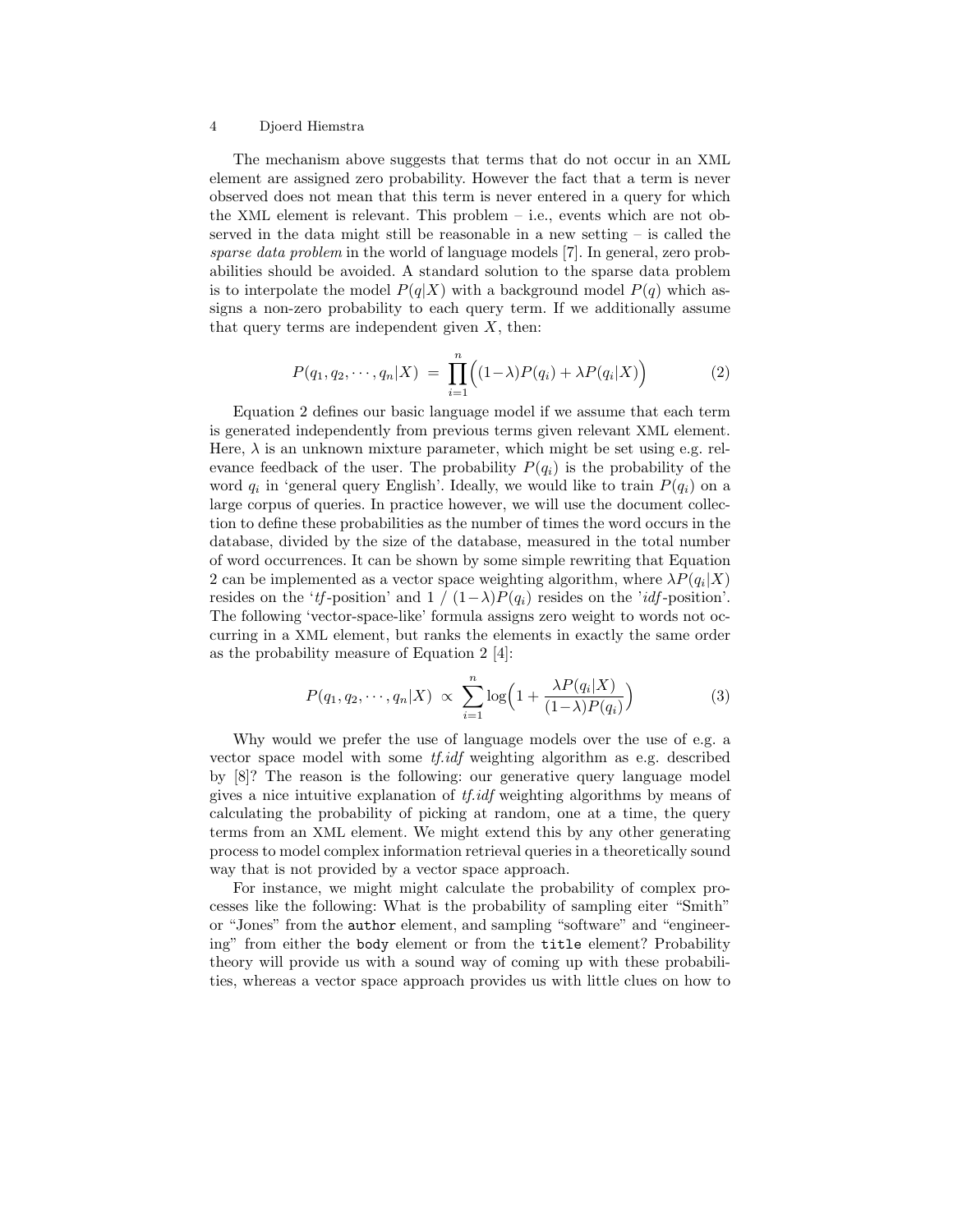combine the scores of words on different XML elements, or how to distinguish between "Smith" or "Jones", and "Smit" and "Jones".

#### 2.2 Mixture models and augmentation weights

Equation 2 shows a model consisting of a mixture of two components: the element component  $P(q_i|X)$  and a general component  $P(q_i)$ . In this formula,  $\lambda$  is an unknown mixture parameter. The two-component mixture effectively models the following generation process: What is the probability of sampling the words  $q_1, q_2$ , etc. at random from either the XML element X, or from the XML database in total? We might easily extent this to mixtures with an arbitrary number of components, for instance to model the fact that we would prefer XML elements  $X$  whose descendent title or abstract (or both) contain the query terms, over elements of which the descendent title or abstract do not contain the query terms. A three-component mixture like this might be described by the following generation process: What is the probability of sampling the words  $q_1, q_2$ , etc. from either the XML element X, or from the descendent title element, or from the descendent abstract element? The corresponding probability measure would be:

$$
P(q_1, q_2, \cdots, q_n | X) = \prod_{i=1}^n \Bigl(\alpha P(q_i | X) + \beta P(q_i | X, \mathtt{title}) + \gamma P(q_i | X, \mathtt{abstract})\Bigr)
$$

Instead of one unknown mixture parameter, we now have to set the value of two unknown mixture parameters:  $\alpha$  and  $\beta$  (where  $\gamma = 1 - \alpha - \beta$ ).  $P(q_i|X, \mathtt{title})$  would simply be defined by the number of occurrences of  $q_i$ in the descendent title of  $X$  divided by the total number of words in the descendent title of X, and  $P(q_i|X, \text{title})$  would be defined similarly for the descendent abstract.

In other words, the mixture expresses something similar to the logical OR: if a word  $q$  should match either XML element X or a related XML element Y, then the probability is calculated by a mixture. Note that we cannot simply add the probabilities without the mixture parameters, because the two events are not disjoint, that is, a word might match both  $X$  and  $Y$ .

The unknown mixture parameters play a role that is similar to the augmentation weights described in Chapter ?? and ?? of this book [9, 10]. Both are essentially unknown parameters that determine the importance of XML elements relatively to some related XML elements. The main difference between the augmentation weights and the mixture parameters of the language models, is that the augmentation weights are propagated upwards from a leaf node to its parent, whereas the language models might combine XML elements in an ad-hoc way. Interestingly, as said above, a two-component mixture of an element and the document root, behaves like a vector space approach with tf.idf weights.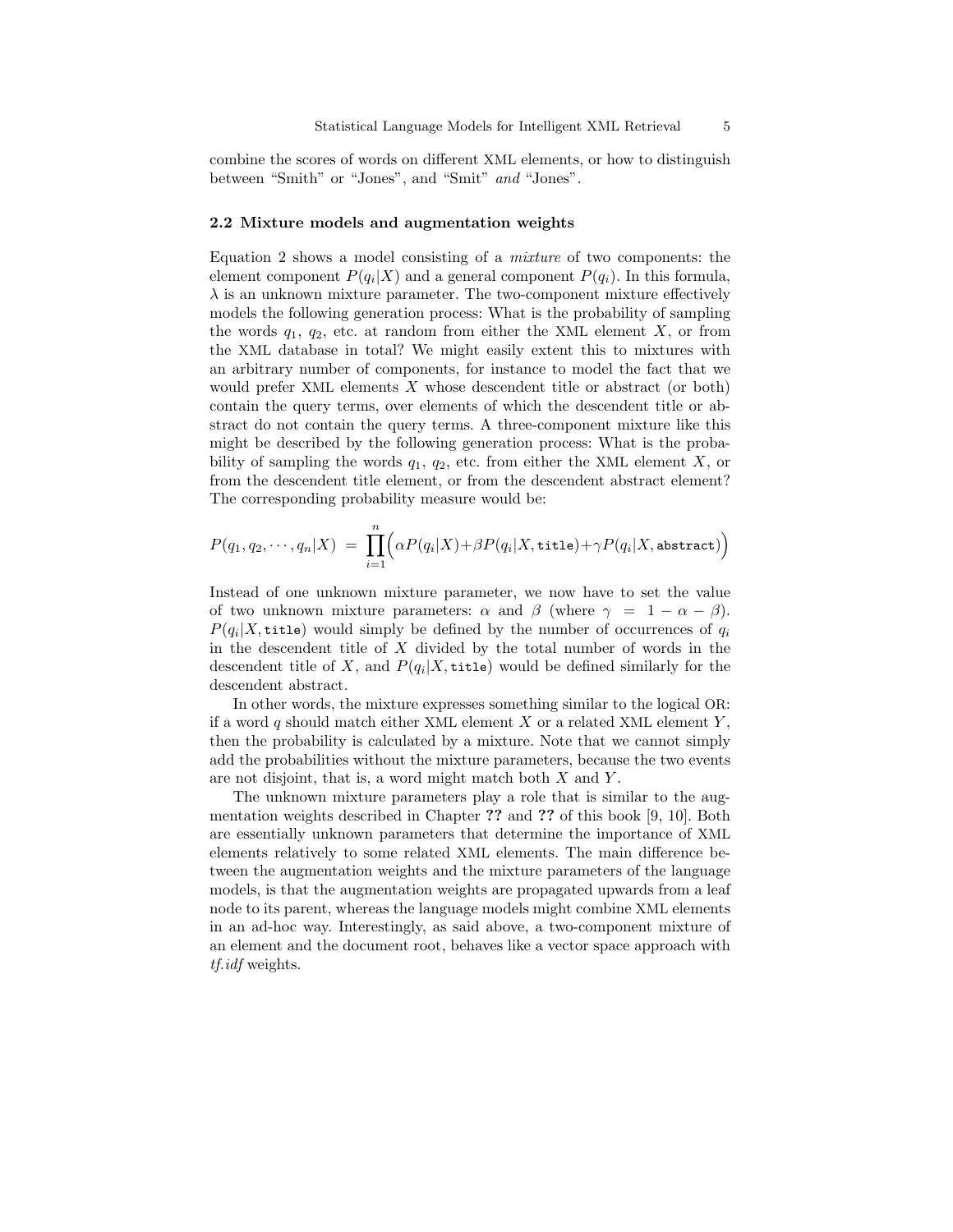### 2.3 Statistical translation and the use of ontologies

Another interesting advanced language modelling construct is the combination of a language model with a statistical translation model [11, 12, 13]. Such a combined model describes a two-stage sampling process: What is the probability of sampling at random a word  $q$  from the XML element  $X$ , from which we in turn – given that  $q$  defines an entry in a probabilistic translation dictionary – sample at random the possible translation  $c_i$ ? Such a model might be applied to cross-language information retrieval. In cross-language retrieval, the user poses a query in one language, e.g. Dutch, to search for documents in another language, e.g. English documents. For instance, the user enters the Dutch word "college", which has as its possible translations "lecture", "course", "reading" or "class", each possibly with a different probability of the Dutch word given the English word. The system now ranks the elements using the following probability measure:

$$
P(c_1, c_2, \cdots, c_n | X) = \prod_{i=1}^n \sum_q \Big( P(c_i | q) P(q | X) \Big) \tag{4}
$$

In this formula,  $q$  sums over all possible words, or alternatively over all words for which  $P(c_i|q)$  is non-zero. Given the example above, the sum would include  $P(c|$ lecture)  $P(\text{lecture}|X)$ ,  $P(c| \text{course}|X)$ , etc. Superficially, this looks very similar to the mixture model. Like the mixtures, the translation models also express something similar to the logical OR: if an element should match either the word "lecture", or the word "course", then we can add the probabilities weighted by the translation probabilities. Note however, that the translation probabilities do not necessarily sum up to one, because they are conditioned on different qs. Adding the probabilities is allowed because the qs are disjoint, i.e. the occurrence of one word can never be "lecture" and "course". This is like adding the probabilities of tossing a 5 or a 6 with a fair die, it is impossible to throw a 5 and a 6 with only one toss, so we can add the probabilities:  $\frac{1}{6} + \frac{1}{6} = \frac{1}{3}$ .

Translation models might play a role in using ontologies for 'semantic' search of XML data as described in Chapter ?? by Schenkel, Theobald and Weikum [14]. They introduce a new operator to express semantic similarity search conditions. As in cross-language retrieval, ontology-based search will retrieve an element that matches words that are related, according to the ontology, to the word in the query. If we follow the approach by Schenkel et al., the ontology might define  $P(c_i|q)$  in 4 as the probability of a concept  $c_i$ , given a word q.

### 2.4 Element priors

Maybe the easiest language modelling concept to experiment with is the XML element prior  $P(X)$ . The prior  $P(X)$  defines the probability that the user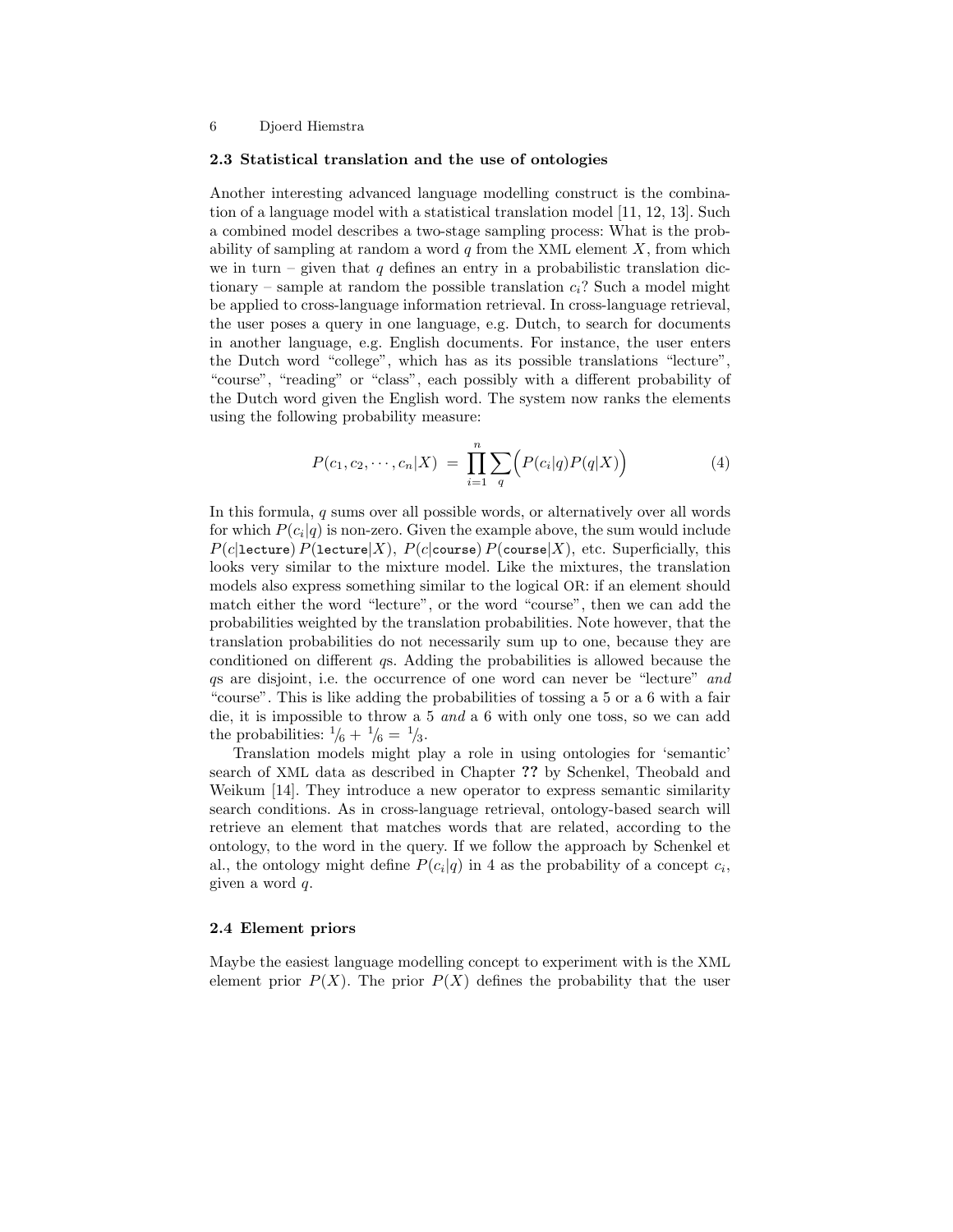likes the element X if we do not have any further information (i.e., no query). An example of the usefulness of prior knowledge is the PageRank [15] algorithm that analyses the hyperlink structure of the world wide web to come up with pages to which many documents link. Such pages might be highly recommended by the system: If we do not have a clue what the user is looking for, an educated guess would be to prefer a page with a high pagerank over e.g. the personal home page of the author of this chapter. Experiments show that document priors can provide over 100 % improvement in retrieval performance for a web entry page search task [16]. The usefulness of some simple priors for XML search in investigated in section refsec:results.

### 2.5 A note on global word statistics

As said above, ideally, the probability  $P(q_i)$  is defined as the probability of the word  $q_i$  in 'general query English'. In practice it is estimated on any sufficiently large collection of documents, e.g. quite conveniently, the XML document collection we are currently searching.

Note that this viewpoint is quite different from most other approaches to XML retrieval. The approach presented in Chapter ?? by Grabs and Schek [10] makes a successful effort in reconstructing the global frequencies of the part of the database that is the scope of the query, while still keeping the size of the database reasonably small. The language modelling approach suggests that it is not necessary to reconstruct the total number of times a word occurs in a certain XML element type (or to reconstruct the total number of XML elements of a certain type that contain the word, that is, the so-called 'document frequency' of the word). The model suggests that  $P(q)$  is the probability of a word in "general query English": It is the same for all queries, whatever the scope of the query. Furthermore, to avoid the sparse data problem, it should be estimated on as much data as possible, and not  $-$  in case of a selective query – on a relatively small part of the database.

Van Zwol [17] compared the effect of fixed global frequencies vs. on-thefly (fragmented) computation of global frequencies, and concluded that the exact definition of global word statistics has no measurable influence on the performance of an intelligent XML retrieval system. The advantage of fixed global frequencies over on-the-fly computation of global frequencies is that the former approach allows for simpler and more efficient query plans.

### 2.6 Discussion

This section presented some interesting new ways of thinking about intelligent XML retrieval. Whether these approaches perform well in practice, has to be determined by experiments on benchmark test collections as e.g. provided by INEX. Preliminary experiments are described in the next chapter.

However, experience with language models on other tasks look promising. Recent experiments that use translation models for cross-language retrieval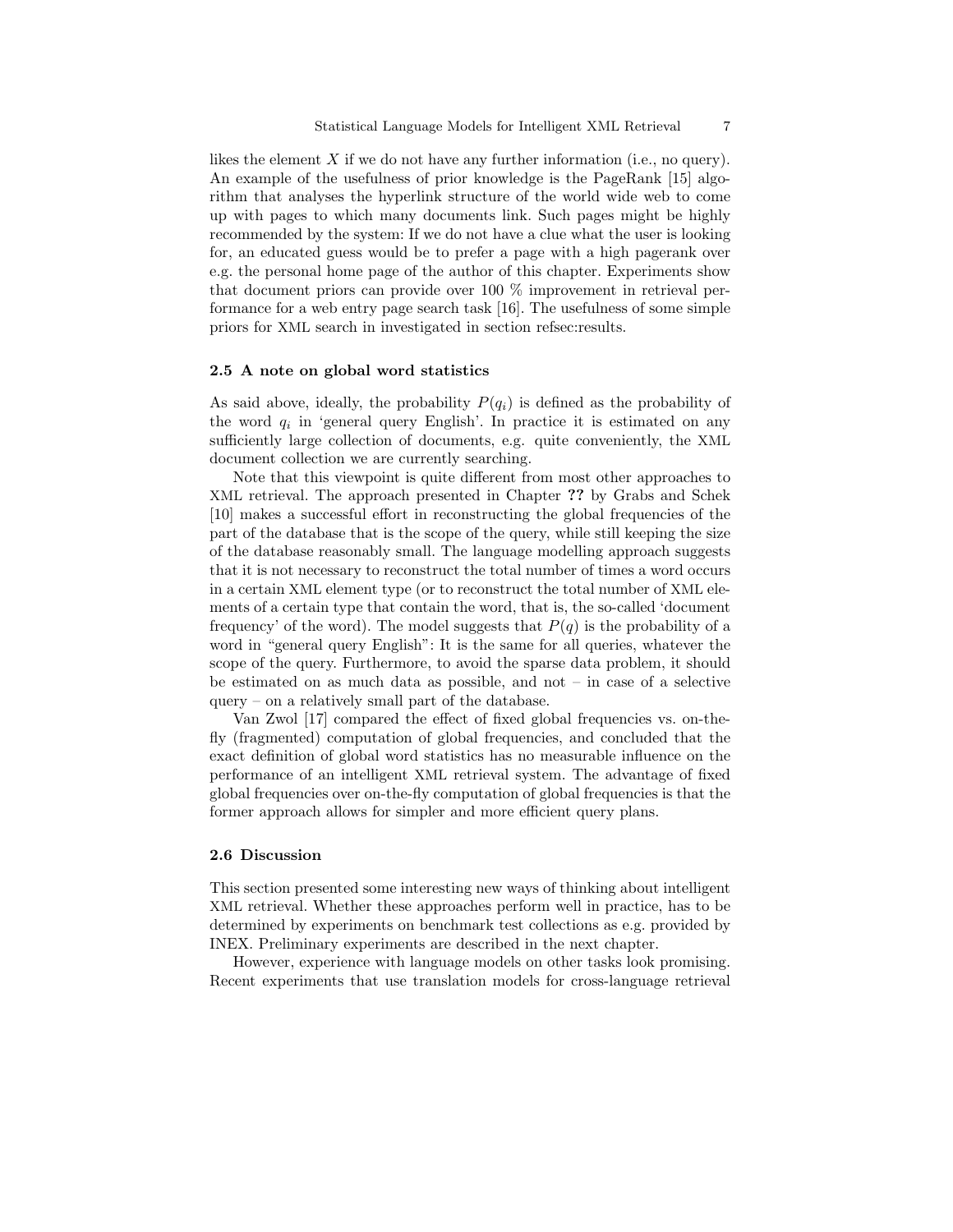[12], document priors for web search [16], and mixture models for video retrieval [18] have shown that language models provide top performance on these tasks. Other systems that use language models for intelligent XML retrieval are described by Ogilvie and Callan [19], and by List and De Vries [20].

### 3 Preliminary evaluation on INEX

In this section we describe a preliminary prototype system for intelligent XML retrieval, based on the language modelling approach described above. The system is evaluated using the INEX testbed. We briefly describe the system, the tasks and evaluation procedure, the experimental setup and research questions, and finally the experimental results.

### 3.1 A first prototype

The preliminary prototype should in principle support 'all of XPath and all of IR'. In order to support XPath, the system should contain a complete representation of the XML data. The system should be able to reproduce any part of the data as the result of the query. For XPath we refer to [21].

For our first prototype we implemented the XML relational storage scheme proposed in Chapter ?? by Grust and Van Keulen [22]. They suggest to assign two identifiers (id) to each instance node: one id is assigned in pre-order, and the other in post-order. The pre and post order assignment of XML element ids provides elegant support for processing XPath queries, forming an alternative to explicit parent-child relations which are often used to store highly structured data in relational tables [23, 24, 25].<sup>2</sup>

Note that pre and post order assignment can be done almost trivially in XML by keeping track of the order of respectively the opening and closing tags. Since we are going to build a textual index for content-based retrieval, we assign an id (or position) to each word in the XML text content as well. The word positions are used in a term position index to evaluate phrasal queries and proximity queries. Interestingly, if we number the XML data as a linearised string of tokens (including the content words), we obey the pre/post order id assignment, but we also allow the use of theory and practice of region algebras (see Chapter ?? [26]). For a more detailed description of the storage scheme, we refer to [27].

### 3.2 The INEX evaluation

INEX is the Initiative for the Evaluation of XML Retrieval. The initiative provides a large testbed, consisting of XML documents, retrieval tasks, and

<sup>2</sup> Actually, Grust et al. [22] store the id of the parent as well. Similarly, Schmidt et al. [25] add a field to keep track of the order of XML elements; here we emphasise different view points.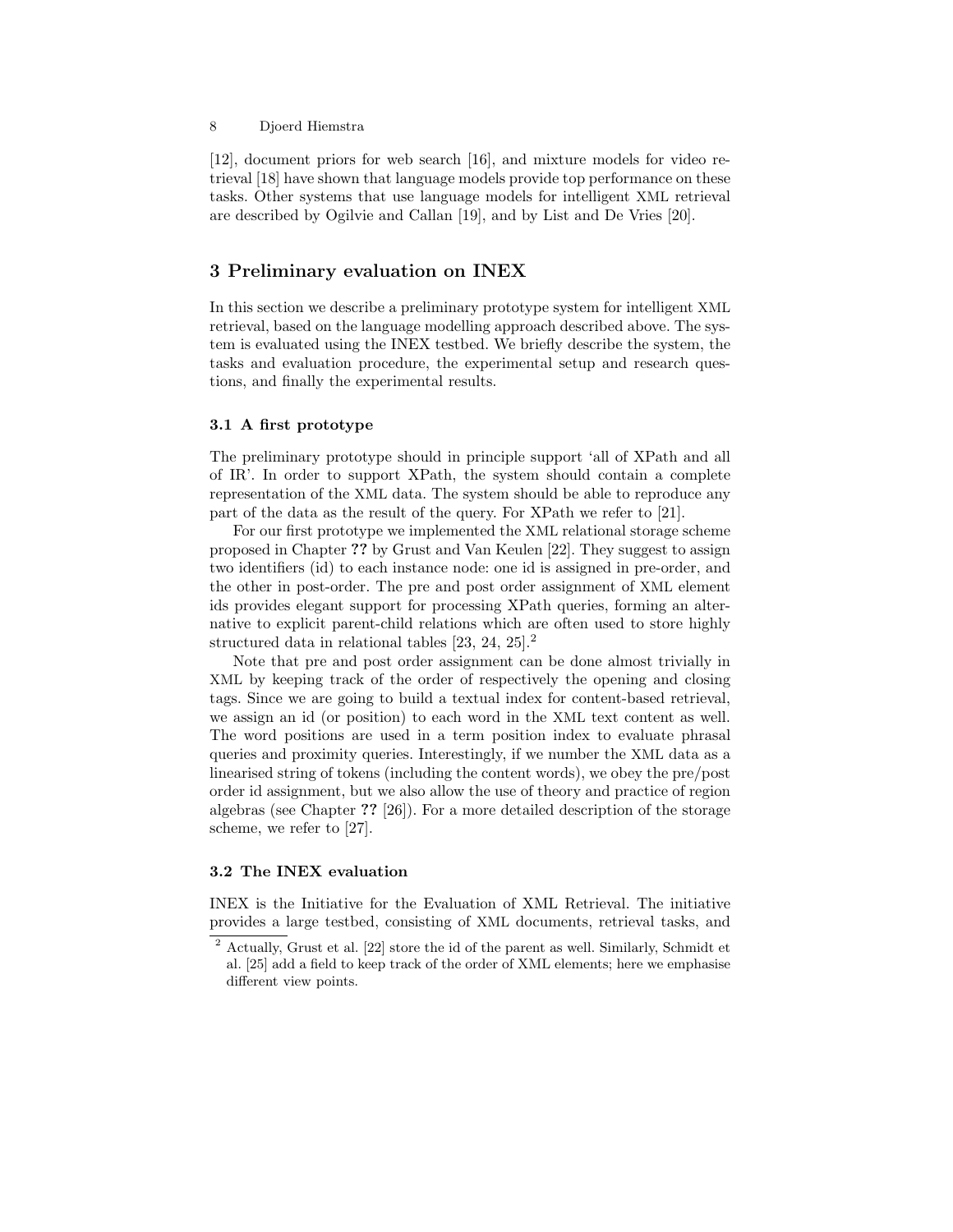relevance judgements on the data. INEX identifies two tasks: the content-only task, and the content-and-structure task.

The content-only task provides 30 queries like the following example: //\*[. = "computational biology"] ("XPath & IR" for: any element about "computational biology"). In this task, the system needs to identify the most appropriate XML element for retrieval. The task resembles users that want to search XML data without knowing the schema or DTD.

The content-and-structure task provides 30 queries like the following: //article[author = "Smith|Jones" and bdy = "software engineering"] ("XPath & IR" for: retrieve articles written by either Smith or Jones about software engineering). This task resembles users or applications that do know the schema or DTD, and want to search some particular XML elements while formulating restrictions on some other elements.

For each query in both tasks, quality assessments are available. XML elements are assessed based on relevance and coverage. Relevance is judged on a four-point scale from 0 (irrelevant) to 3 (highly relevant). Coverage is judged by the following four categories: N (no coverage), E (exact coverage), L (the XML element is too large), and S (the XML element is too small).

In order to apply traditional evaluation metrics like precision and recall, the values for relevance and coverage must be quantised to a single quality value. INEX suggests the use of two quantisation functions: Strict and liberal quantisation. The strict quantisation function evaluates whether a given retrieval method is capable of retrieving highly relevant XML elements: it assigns 1 to elements that have a relevance value 3, and exact coverage. The liberal quantisation function assigns 1 to elements that have a relevance value of 2 and exact coverage, or, a relevance value of 3 and either exact, too small, or too big coverage. An extensive overview of INEX is given in Chapter ?? of this volume [28].

#### 3.3 Experimental setup and research questions

We evaluate a system that only has limited functionality. First of all, we assume that  $\lambda = 1$  in Equation 2, so we do not have to store the global word statistics. The system supports queries with a content restriction on only one XML element, so the example content-and-structure query in the previous section is not supported: Either the restriction on the author tag, or the restriction on the bdy tag has to be dropped. The system supports conjunction and disjunction operators, which are evaluated as defined by Equation 4 where the translation probabilities were set to 1. All queries were manually formulated from the topic statements.

The experiments are designed to answer the following research question: Can we use the prior probability  $P(X)$  (see Equation 1) to improve the retrieval quality of the system? We present three experiments using the system described in this paper, for which only the prior probabilities  $P(X)$  differ. The baseline experiment uses a uniform prior  $P(X) = c$ , where c is some constant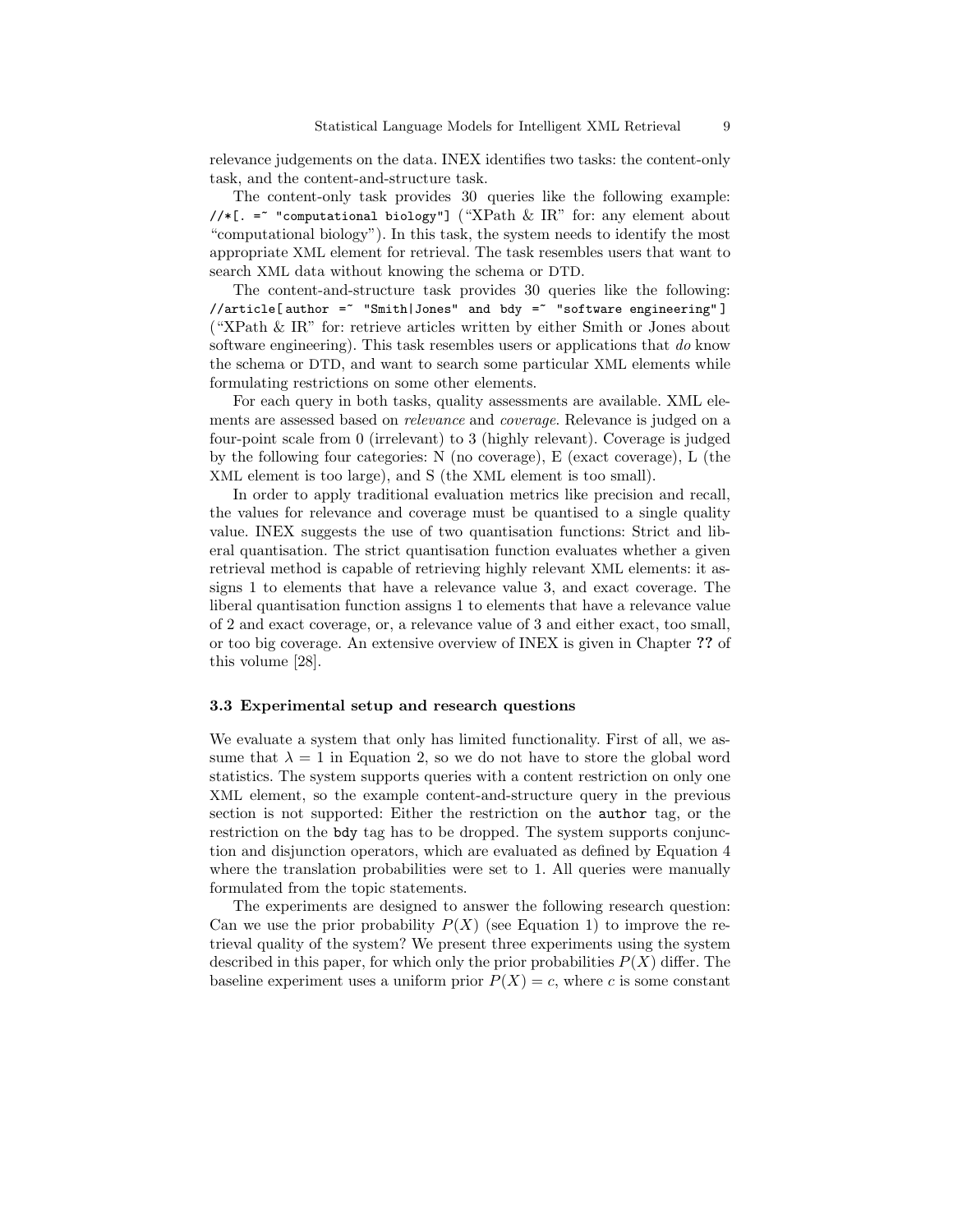value, so each XML element will have the same a priori probability of being retrieved. A second experiment uses a length prior  $P(X) = number of tokens$ in the XML element, where a token is either a word or a tag. This means that the system will prefer bigger elements, i.e. elements higher up the XML tree, over smaller elements. A third experiment uses a prior that is somewhere in between the two extremes. The prior is defined by  $P(X) = 100 + number$  of tokens in the XML element. Of course, the priors should be properly scaled, but the exact scaling does not matter for the purpose of ranking. We hypothesise that the system using the length prior will outperform the baseline system.

### 3.4 Evaluation results

This section presents the evaluation results of three retrieval approaches (no prior, 'half' prior, and length prior) on two query sets (content-only, and content-and-structure), following two evaluation methods (strict and liberal). We will report for each combination the precision at respectively 5, 10, 15, 20, 30 and 100 documents retrieved.

### Strict evaluation

Table 1 shows the results of the three experiments on the content-only queries following the strict evaluation. The precision values are averages over 22 queries. The results show an impressive improvement of the length prior on all cut-off values. Apparently, if the elements that need to be retrieved are not specified in the query, users prefer larger elements over smaller elements.

| precision |        | no prior 'half' prior length prior |        |
|-----------|--------|------------------------------------|--------|
| at 5      | 0.0455 | 0.0455                             | 0.1909 |
| at 10     | 0.0364 | 0.0455                             | 0.1591 |
| at $15$   | 0.0303 | 0.0424                             | 0.1394 |
| at $20$   | 0.0341 | 0.0364                             | 0.1318 |
| at $30$   | 0.0364 | 0.0424                             | 0.1318 |
| at 100    | 0.0373 | 0.0559                             | 0.1000 |
|           |        |                                    |        |

Table 1. Results of content-only (CO) runs with strict evaluation

Table 2 shows the results of the three experiments on the content-andstructure queries following the strict evaluation. The precision values are averages over 28 queries. The baseline system performs much better on the content-and-structure queries than on the content-only queries. Surprisingly, the length prior again leads to substantial improvement on all cut-off values in the ranked list.

<sup>10</sup> Djoerd Hiemstra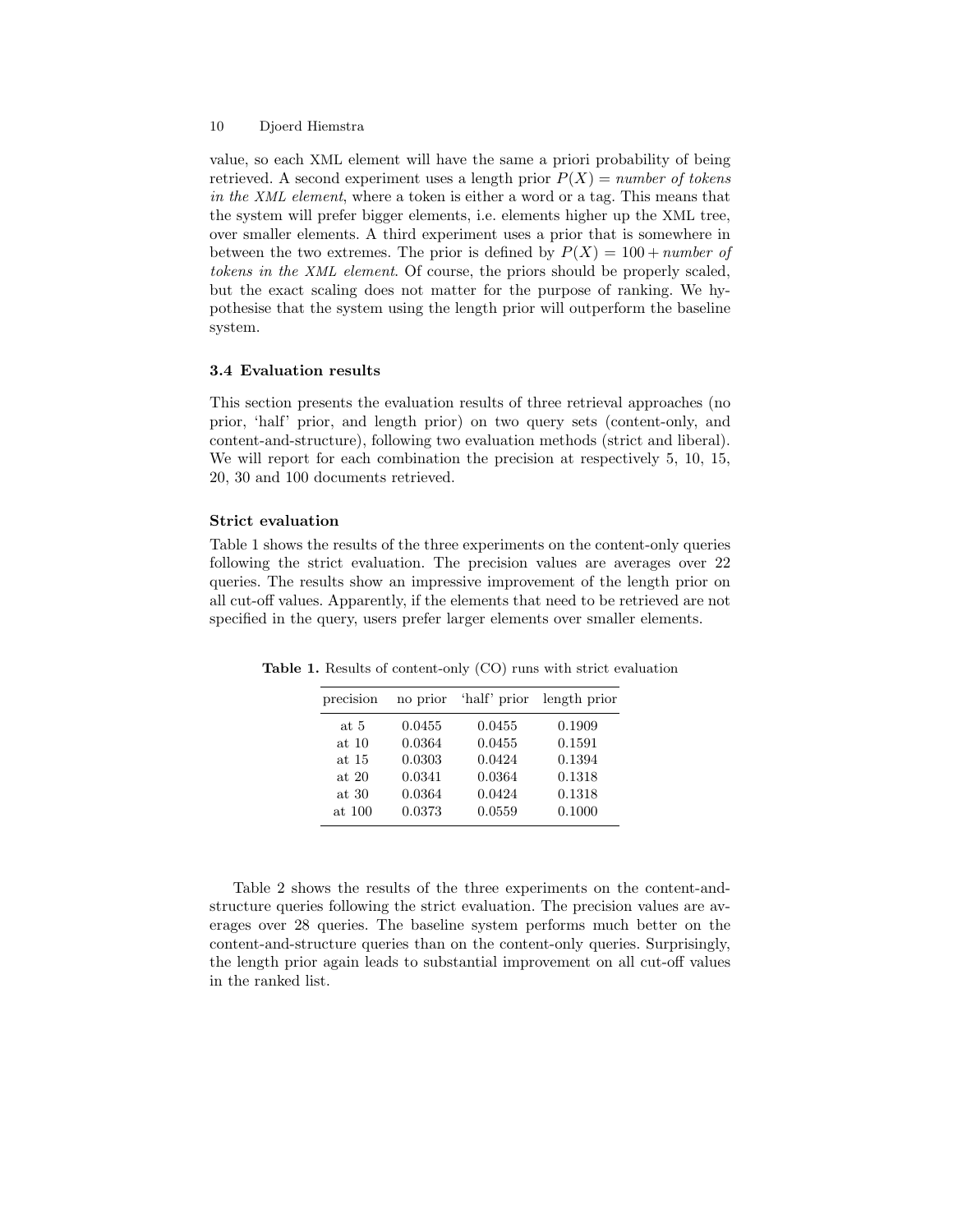| precision | no prior |        | 'half' prior length prior |
|-----------|----------|--------|---------------------------|
| at 5      | 0.1929   | 0.2357 | 0.2857                    |
| at $10$   | 0.1964   | 0.2321 | 0.2857                    |
| at 15     | 0.1976   | 0.2333 | 0.2714                    |
| at $20$   | 0.1929   | 0.2232 | 0.2589                    |
| at $30$   | 0.1786   | 0.2060 | 0.2607                    |
| at 100    | 0.0954   | 0.1107 | 0.1471                    |
|           |          |        |                           |

Table 2. Results of content-and-structure (CAS) runs with strict evaluation

### Liberal evaluation

Table 3 shows the results of the three experiments on the content-only queries using the liberal quantisation function defined above for evaluation. The precision values are averages over 23 queries. Again, the results show a significant improvement of the length prior on all cut-off values.

Table 3. Results of content-only (CO) runs with liberal evaluation

| precision | no prior | 'half' prior | length prior |
|-----------|----------|--------------|--------------|
| at 5      | 0.1130   | 0.1391       | 0.4261       |
| at 10     | 0.0957   | 0.1304       | 0.3609       |
| at 15     | 0.0957   | 0.1333       | 0.3304       |
| at $20$   | 0.1000   | 0.1152       | 0.3000       |
| at 30     | 0.1087   | 0.1232       | 0.2812       |
| at 100    | 0.0896   | 0.1222       | 0.2065       |

Table 4. Results of content-and-structure (CAS) runs with liberal evaluation

| precision | no prior | 'half' prior | length prior |
|-----------|----------|--------------|--------------|
| at 5      | 0.2429   | 0.2929       | 0.4000       |
| at 10     | 0.2286   | 0.2823       | 0.3750       |
| at 15     | 0.2262   | 0.2881       | 0.3738       |
| at $20$   | 0.2268   | 0.2821       | 0.3607       |
| at $30$   | 0.2179   | 0.2583       | 0.3595       |
| at 100    | 0.1279   | 0.1571       | 0.2054       |

Table 4 shows the results of the three experiments on the content-andstructure queries following the liberal evaluation. The precision values are averages over 28 queries. The length prior again shows better performance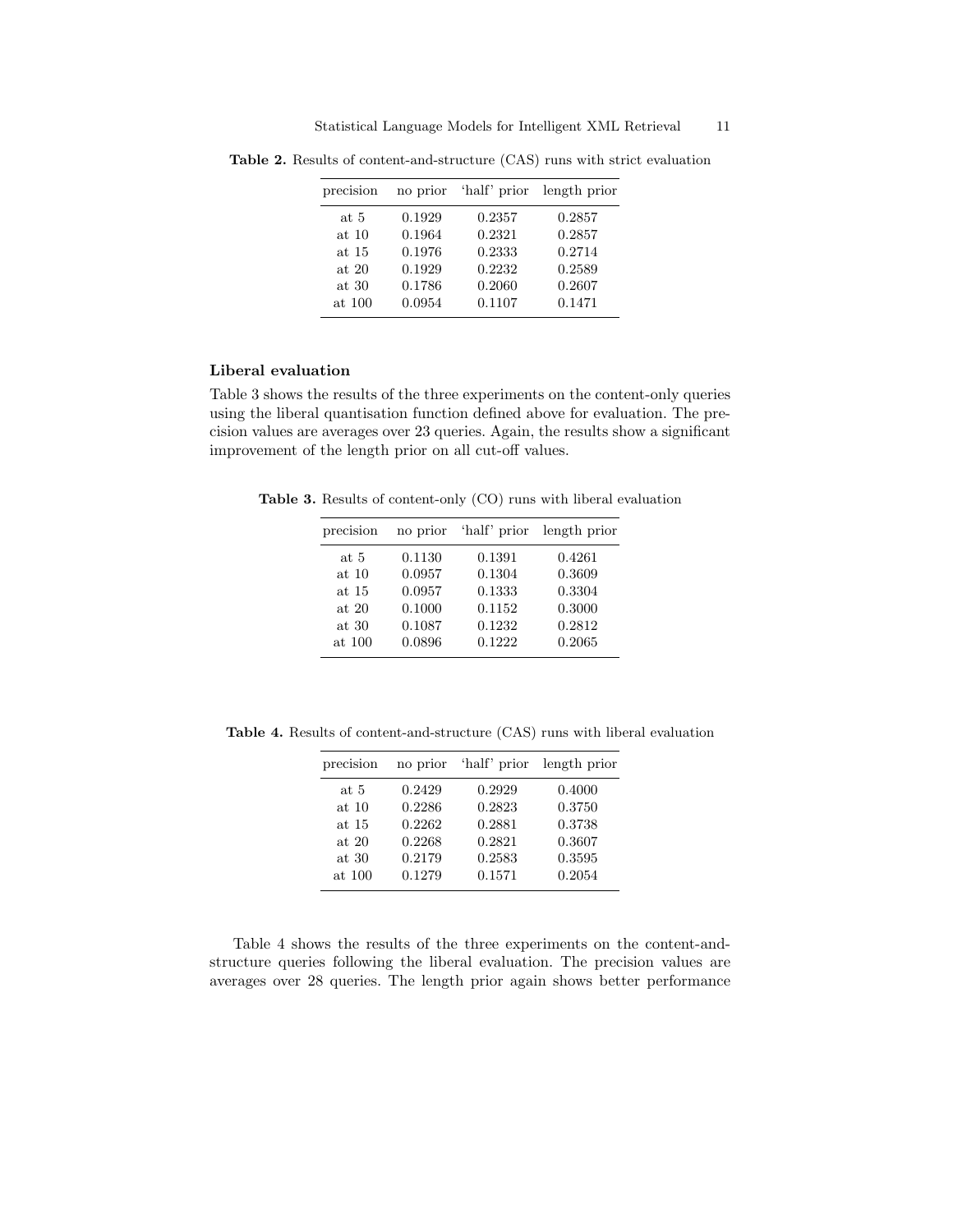on all cut-off values. Note that the content-only task and the content-andstructure task show practically equal performance if the liberal evaluation procedure is followed.

# 4 Conclusion

In this paper we described in some detail the ideas behind the language modelling approach to information retrieval, and suggested several advanced language modelling concepts to model intelligent XML retrieval. We presented an preliminary implementation of a system that supports XPath and complex information retrieval queries based on language models. From the experiments we conclude that it is beneficial to assign a higher prior probability of relevance to bigger fragments of XML data than to smaller XML fragments, that is, to users, more information seems to be better information.

Whether the advanced modelling contructs presented in Section 2 will in fact result in good retrieval performance will be evaluated in the CIRQUID project (Complex Information Retrieval Queries in a Database). In this project, which is run in cooperation with CWI Amsterdam, we will develop a logical data model that allows us to define complex queries using advanced language modelling primitives.

# Acknowledgements

The research presented in this chapter was funded in part by the Netherlands Organisation for Scientific Research (NWO project number 612.061.210).

## References

- 1. Blanken, H., Schek, H., Weikum, G., Grabs, T., Schenkel, R., eds.: Intelligent XML Retrieval. Lecture Notes in Computer Science (LNCS). Springer-Verlag (2003)
- 2. Bourret, R.: XML and databases. Technical Report (2003) http://www.rpbourret.com/xml/XMLAndDatabases.htm
- 3. Rys, M.: Full-Text Search with XQuery: A status report. In [1] (in this volume)
- 4. Hiemstra, D., Kraaij, W.: Twenty-One at TREC-7: Ad-hoc and cross-language track. In: Proceedings of the seventh Text Retrieval Conference TREC-7, NIST Special Publication 500-242 (1998) 227–238
- 5. Miller, D., Leek, T., Schwartz, R.: A hidden Markov model information retrieval system. In: Proceedings of the 22nd ACM Conference on Research and Development in Information Retrieval (SIGIR'99) (1999) 214–221
- 6. Rabiner, L.: A tutorial on hidden Markov models and selected applications in speech recognition. In Waibel, A., Lee, K., eds.: Readings in speech recognition. Morgan Kaufmann (1990) 267–296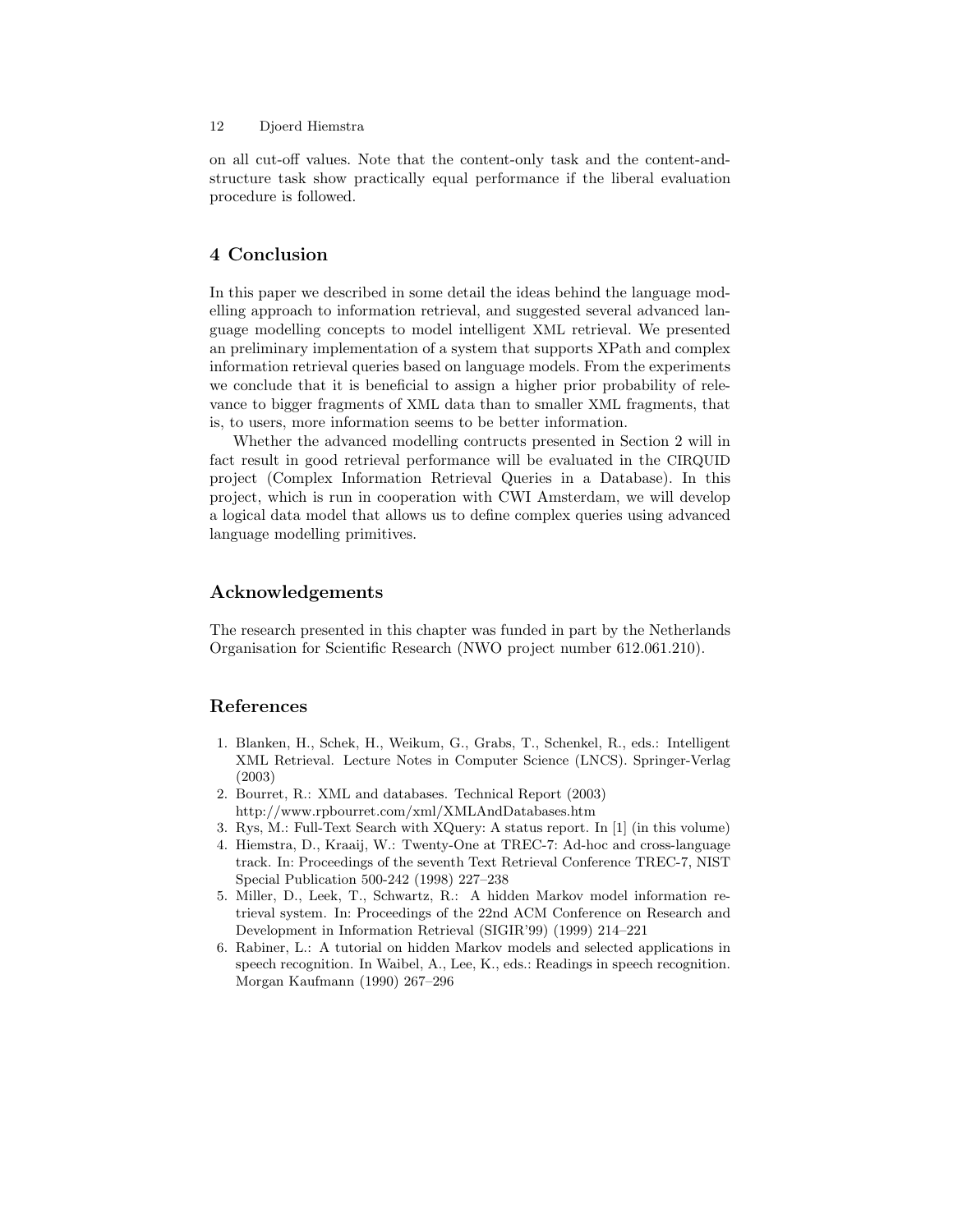- 7. Manning, C., Schütze, H.: Foundations of Statistical Natural Language Processing. MIT Press (1999)
- 8. Salton, G., Buckley, C.: Term-weighting approaches in automatic text retrieval. Information Processing & Management 24 (1988) 513–523
- 9. Fuhr, N., Großjohann, K., Kriewel, S.: A query language and user interface for XML information retrieval. In [1] (in this volume)
- 10. Grabs, T., Schek, H.: Flexible information retrieval on XML documents. In [1] (in this volume)
- 11. Berger, A., Lafferty, J.: Information retrieval as statistical translation. In: Proceedings of the 22nd ACM Conference on Research and Development in Information Retrieval (SIGIR'99). (1999) 222–229
- 12. Hiemstra, D., Jong, F. de: Disambiguation strategies for cross-language information retrieval. In: Proceedings of the third European Conference on Research and Advanced Technology for Digital Libraries (ECDL). (1999) 274–293
- 13. Xu, J., Weischedel, R., Nguyen, C.: Evaluating a probabilistic model for crosslingual information retrieval. In: Proceedings of the 24th ACM Conference on Research and Development in Information Retrieval (SIGIR'01). (2001) 105–110
- 14. Schenkel, R., Theobald, A., Weikum, G.: Ontology-enabled XML search. In [1] (in this volume)
- 15. Brin, S., Page, L.: The anatomy of a large-scale hypertextual web search engine. Computer Networks and ISDN Systems 30 (1998) 107–117
- 16. Kraaij, W., Westerveld, T., Hiemstra, D.: The importance of prior probabilities for entry page search. In: Proceedings of the 25th ACM Conference on Research and Development in Information Retrieval (SIGIR'02). (2002) (in this volume).
- 17. Zwol, R. van: Modelling and searching web-based document collections. PhD thesis, Centre for Telematics and Information Technology, University of Twente (2002)
- 18. Westerveld, T., Vries, A. de, van Ballegooij, A., Jong, F. de, Hiemstra, D.: A probabilistic multimedia retrieval model and its evaluation. Eurasip Journal on Applied Signal Processing 2003(2) (2003) 186–198
- 19. Ogilvie, P., Callan, J.: Language models and structured document retrieval. In: Proceedings of the first Annual Workshop of the Initiative for the Evaluation of XML retrieval (INEX), ERCIM Workshop Proceedings (2003)
- 20. List, J., Vries, A. de: CWI at INEX 2002. In: Proceedings of the first Annual Workshop of the Initiative for the Evaluation of XML retrieval (INEX), ERCIM Workshop Proceedings (2003)
- 21. Berglund, A., Boag, S., Chamberlin, D., Fernandez, M., Kay, M., Robie, J., Simeon, J.: XML Path language (XPath) 2.0. Technical report, World Wide Web Consortium (2002) http://www.w3.org/TR/xpath20/
- 22. Grust, T., Keulen, M. van: Tree awareness for relational DBMS kernels: Staircase join. In [1] (in this volume)
- 23. Florescu, D., Kossmann, D.: A performance evaluation of alternative mapping schemes for storing xml data in a relational database. In: Proceedings of the VLDB'99. (2001) 105–110
- 24. Keulen, M. van, Vonk, J., Vries, A. de, Flokstra, J., Blok, H.: Moa: extensibility and efficiency in querying nested data. Technical Report 02-19, Centre for Telematics and Information Technology (2002)
- 25. Schmidt, A.R., Kersten, M.L., Windhouwer, M.A., Waas, F.: Efficient Relational Storage and Retrieval of XML Documents. In: The World Wide Web and